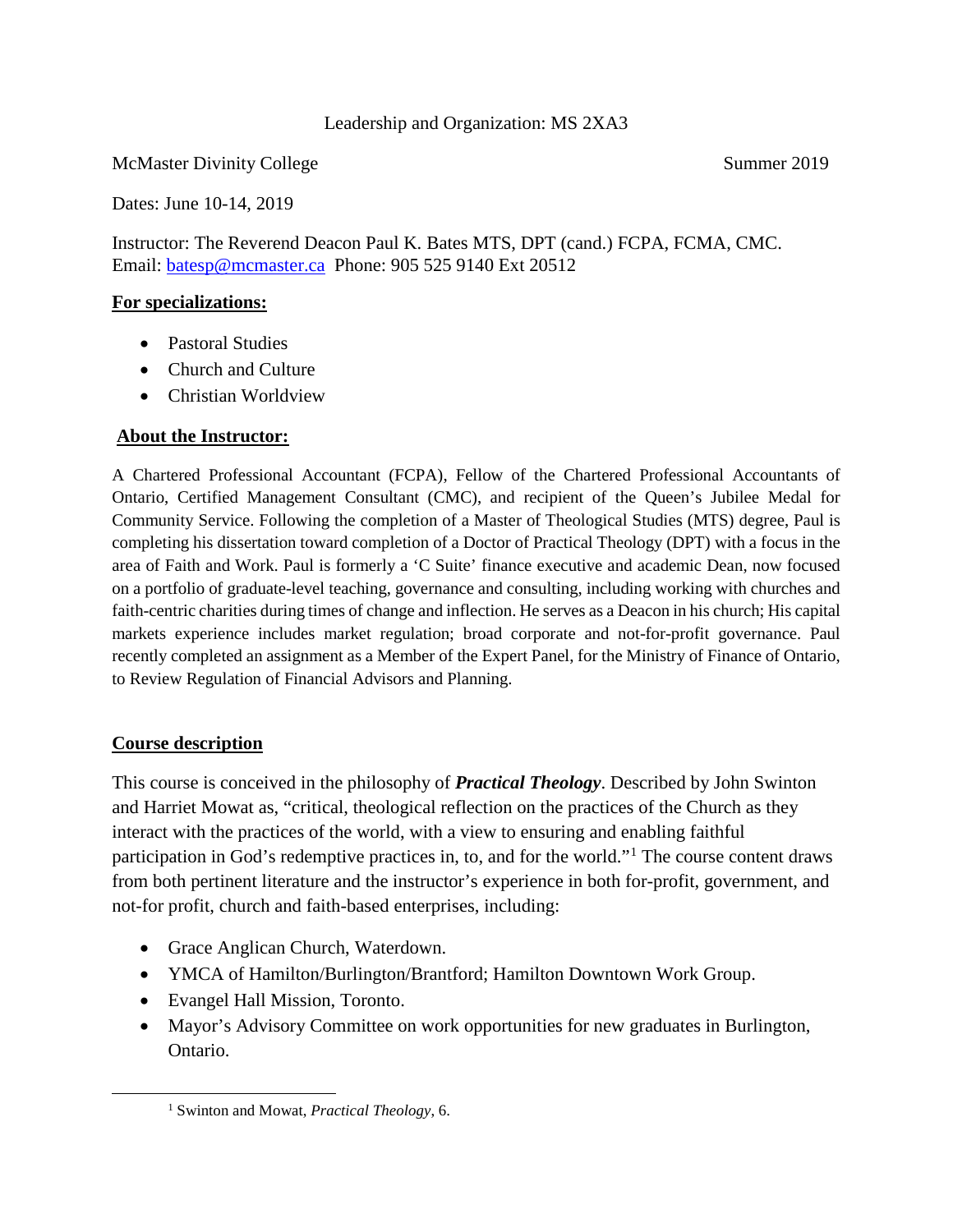• Canadian Psychiatric Research Foundation.

This course is constructed as a series of executive seminars. Taken together, these seminars are designed to assist you in preparing for, or improving, your broad leadership and administrative skills in a pastoral setting. These seminars will assist you with leading or being a member of a leadership team in a large church environment, church plant, or para-church situation.

Each of the seminars may be taken as a self-contained, focused, study in the specific topic area as an audit student, or the entire series may be taken for credit, to participate in a comprehensive study of the essential elements of leadership and administration within a faith setting.

Cumulatively, these seminars will also assist you in developing deeper engagement with the broader external communities and organizations critical to your pastoral success.

All the topic areas are prepared with a view to organizational structure and dynamics that pervade the post-modern culture that we operate in and serve, i.e. a philosophical movement that arose in the second half of the 20th century, regarding culture and identity. Timeliness of this course is, therefore, particularly valuable to those concerned with understanding more completely those postmodern perspectives that shape workplace phenomena, including church and para-church environments.

# **Course objectives**

# **Knowing**

Embedded in a theology of stewardship, we will review and affirm all the critical elements of church leadership and sustainability.

# **Being**

We will explore our own responsibilities for engaging leadership for both staff and volunteers, sound financial stewardship, human capital, and governance. We will discuss how our approach should be crafted for successful outcomes.

# **Doing**

Class dialogue will include 'case study' situations that require analysis. These discussions will provide opportunities to practice in simulated and challenging situations. The course will include a guest speaker.

# **Required readings**

# Books:

Malphurs, Aubrey. *Advanced Strategic Planning: A New Model For Church and Ministry Leaders*. Grand Rapids: Baker, 1999.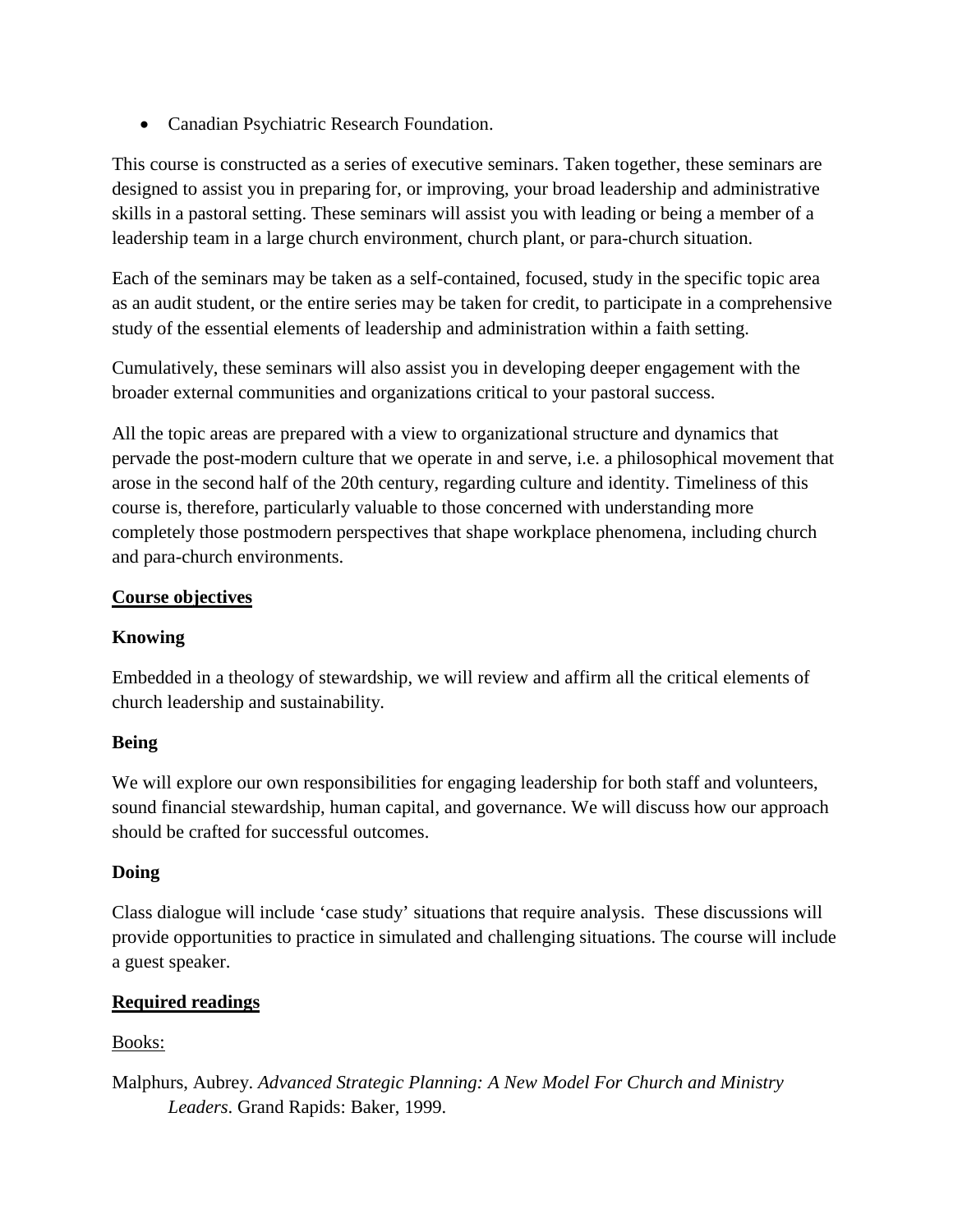Dockery, David S. *Christian Leadership Essentials.* Nashville: B&H, 2011.

Barton, Ruth H. Strengthening the Soul of Your Leadership. Downers Grove: Intervarsity Press, 2008.

Other academic papers and reference materials will be provided as pertinent to specific seminars.

## **Assignments and Evaluation (For-Credit Students)**

**Response to class case study (value 10%):** 2 Pages max double-spaced 12pt font, excl. Title Page. Due TBD.

**Book Review (value 15%)**: Choose one of the required textbooks above. The Review must be 5-7 pages double-spaced 12pt font, excl. Title Page. Due: TBD.

**Case reflection (value 35%)**: Develop a deep perspective based upon either, one of the specific class cases and dialogue, or a personal experience, reflected upon through the lens of this course material and discussion. Must be 10-12 pages double-spaced 12pt font, excluding title page & bibliography. 6-7 additional reference sources should be cited. Due: TBD.

**Personal Reflection Paper: Topic to be presented and approved by the instructor (value 30%).** Possible topics could include a deep analysis/reflection on one of the topics outlined above, i.e. Preparing for a leadership change in your church; Preparing for a strategic review; Responding to a financial challenge, either in terms of operating funds or the need for a capital campaign; Preparing for and leading a review of governance structure; Responding to disagreement. 8-10 pages double-spaced 12pt font, excl. Title Page. Due TBD.

## **Course Participation (value 10%).**

# **Please note that a penalty of 1% per calendar day will be assessed for late submission of assignments.**

## **Class Schedule: TBD. Tentative Schedule as follows:**

Class 1: What is Leadership? A discussion on the concept of leadership in a post-modern environment.

Class 2: .Preparing for a leadership in a church and para-church setting. Assessing the situation. Developing or improving engagement skills. Giving critical feedback.

Class 3: Responding to a financial challenge, either in terms of operating funds or the need for a capital campaign. Walking through the fundamental building blocks of financial acumen.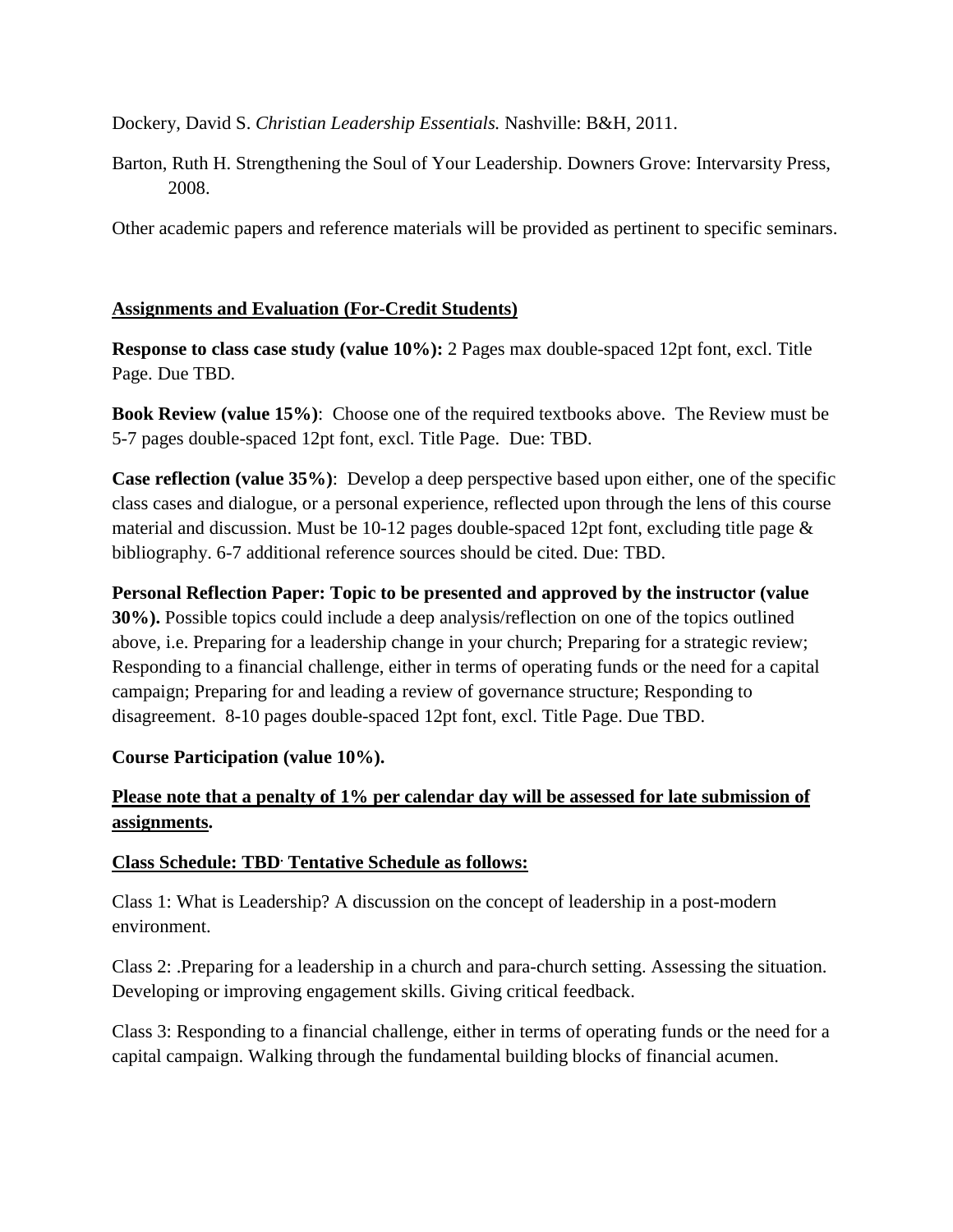Class 4: Working with your board; principles of governance in a church/not-for-profit environment. Leading volunteers.

Class 5: Developing and improving human resources management skills. Special focus on conflict. Maintaining perspective.

Class 6: Staying the course. Understanding the 'S' Curve of an organization. Forward-looking planning and discernment

## Textbook Purchase

All required textbooks for this class are available from the College's book service, READ On Bookstore, Room 145, McMaster Divinity College. Texts may be purchased on the first day of class. For advance purchase, you may contact READ On Bookstore, 5 International Blvd, Etobicoke,Ontario M9W 6H3: phone 416.620.2934; fax 416.622.2308; email **books@readon.ca.** Other book services may also carry the texts.

#### Academic Honesty

Academic dishonesty is a serious offence that may take any number of forms, including plagiarism, the submission of work that is not one's own or for which previous credit has been obtained, and/or unauthorized collaboration with other students. Academic dishonesty can result in severe consequences, e.g., failure of the assignment, failure of the course, a notation on one's academic transcript, and/or suspension or expulsion from the College.

Students are responsible for understanding what constitutes academic dishonesty. Please refer to the Divinity College Statement on Academic Honesty ~ <http://www.mcmasterdivinity.ca/programs/rules-regulations>

## Gender Inclusive Language

McMaster Divinity College uses inclusive language for human beings in worship services, student written materials, and all of its publications. In reference to biblical texts, the integrity of the original expressions and the names of God should be respected. The NRSV and TNIV are examples of the use of inclusive language for human beings. It is expected that inclusive language will be used in chapel services and all MDC assignments.

#### Style

All stylistic considerations (including but not limited to questions of formatting, footnotes, and bibliographic references) must conform to the McMaster Divinity College Style Guidelines for Essays and Theses

[http://www.mcmasterdivinity.ca/sites/default/files/documents/mdcstyleguide.pdf](http://www.mcmasterdivinity.ca/sites/default/files/documents/MDCStyleGuide.pdf)